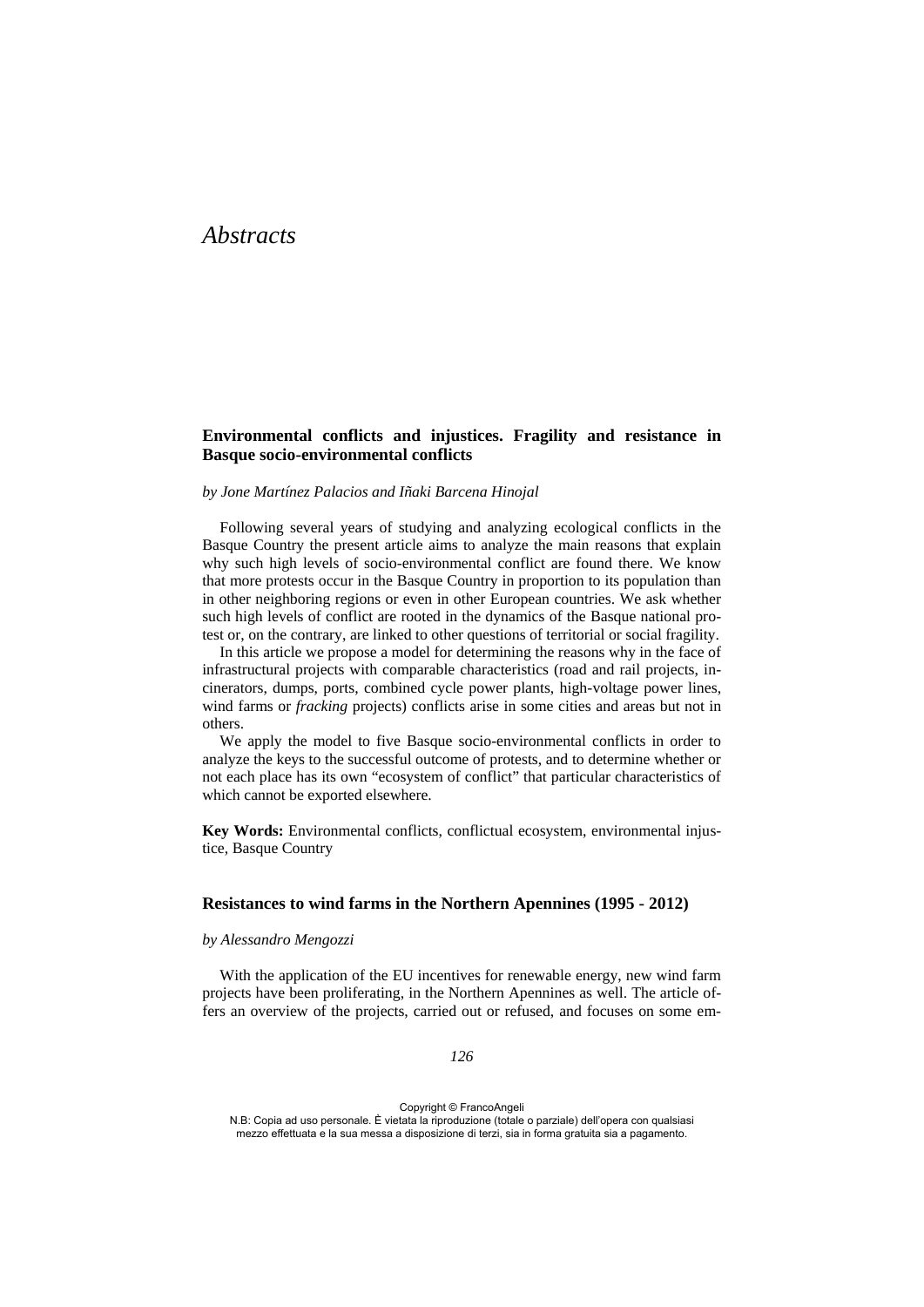blematic disputes. The fragile area considered – one of the "extremely disadvantaged" rural area in Italy – has variedly reacted to wind farm proposals. In many cases, grassroots groups have shown no inferiority complex, being proud of living in places that they have chosen and regard as sources of wealth – provided that they remain as they are. Environmental associations are almost always very active in this area, even in the absence of local mobilizations; they constantly monitor the area and offer counter-expertise in disputes. In the light of the costs of implementation of wind farms a revision of the Environmental Impact Assessment procedure, according to a more participatory approach, is suggested.

**Key Words**: Wind farms, local oppositions, NIMBY, green economy

#### **Oil extractions in Basilicata: between opposition and compensations**

#### *by Davide Bubbico and Domenico Nardozza*

Val d'Agri is an area of the province of Potenza interested for about twenty years by the extraction of oil and gas. The volumes of hydrocarbons that are extracted amount today to 7% of oil and gas consumption in Italy. In 1998, some years after the beginning of this activity and in anticipation of its growth, Eni and Basilicata Region signed an agreement which contains several measures of compensation over royalties.

This type of activity (along with the first oil treatment in the Oil Center) produced initially forms of opposition from environmental groups, which led to committees and associations, born in the last years. Yet the response of the local population to these initiatives has been weak. We argue that different measures of compensation, although considered insufficient so far, have contributed to contain the protests. However, plans for a further expansion of extraction and some events affecting the state of the environment and the protection of health are increasing awareness of the risks and impacts associated with this activity.

**Key Words**: local development, institutional regulation, social conflict, oil industry, ecological impact.

# **Environmental injustice in the Po river basin: the conflict between Polesine and Milan over water pollution**

#### *by Giovanni Carrosio*

Watersheds have always been an object of study for their strongly unequal distribution of environmental "bads" between upstream and downstream areas. The Po valley is an exemplary case: with a succession of sources of pollution and artificial and natural purification systems, many polluters and many territories serve as